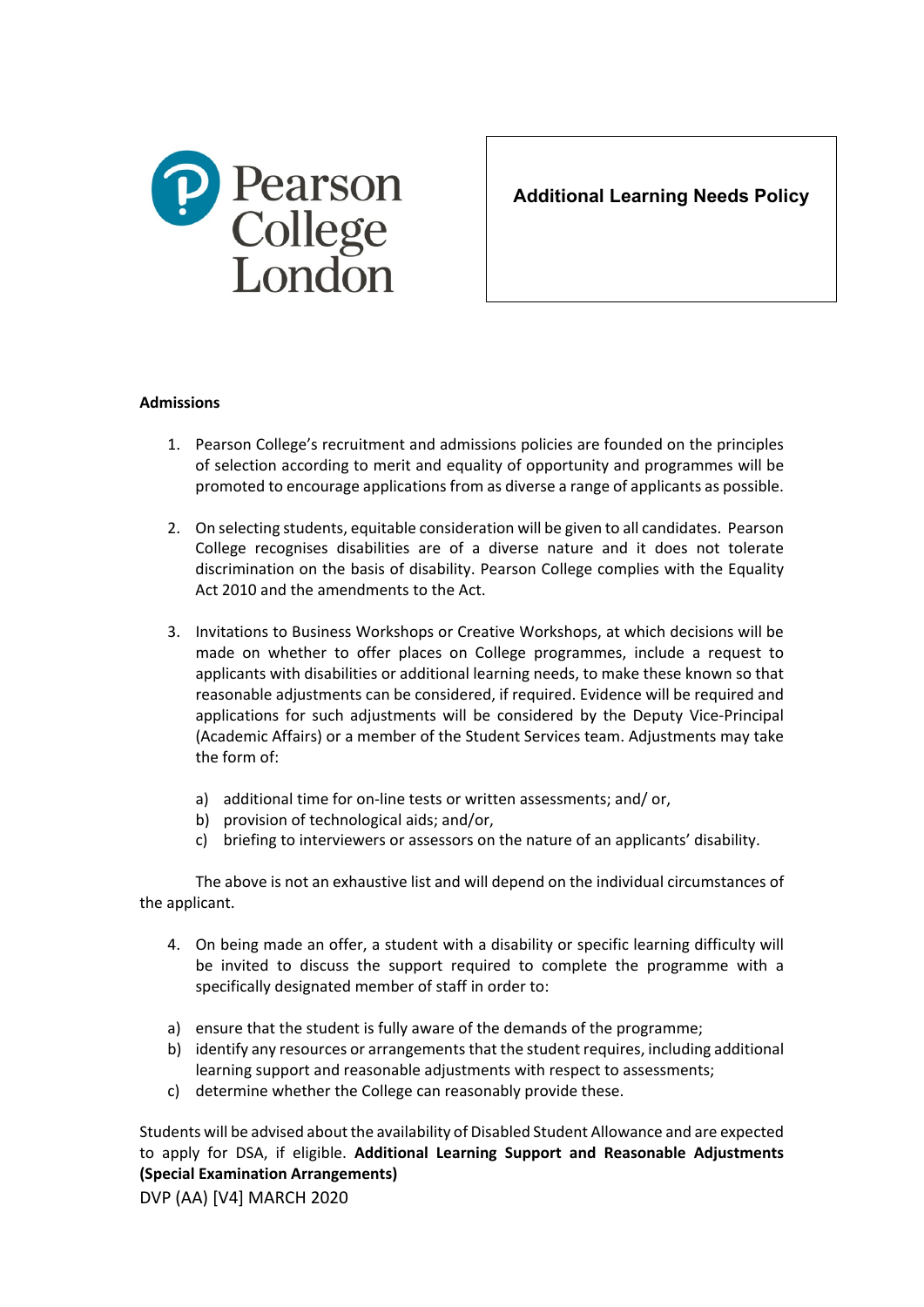# **(i) Additional Learning support**

- 5. Additional learning support is additional support provided by the College during the student's studies but outside of an assessment situation (for which see Reasonable Adjustments, below). Depending on a student's circumstances, these may include:
- the use of mechanical and electronic aids; and/ or,
- modification to the presentation of learning material; and/ or,
- alternative ways of undertaking learning activities; and/ or,
- use of access facilitators.

This is not an exhaustive list and additional support arrangements may be considered, depending on the individual circumstances of a student.

# **(ii) Reasonable Adjustments (Special Examination Arrangements)**

- 6. A reasonable adjustment is any action that helps to reduce the effect of a disability or difficulty, which places the student at a substantial disadvantage in an assessment situation. Reasonable adjustments must not, however, affect the reliability or validity of assessment outcomes, nor must they give the student an assessment advantage over other students undertaking the same or similar assessments. The work produced following a reasonable adjustment must be assessed in the same way as the work from other students. Reasonable adjustments may include the following:
	- a) changes to assessment conditions (such as extra writing time or rest breaks); and/ or,
	- b) the use of mechanical and electronic aids (such as a computer in circumstances where this will not jeopardise the security of the exam); and/ or,
	- c) modification to the presentation of assessment material; and/or,
	- d) use of alternative assessments for formal exams/presentations.

This is not an exhaustive list and additional adjustments may be considered, depending on the individual circumstances of a student.

# **Conditions and Disabilities Eligible for Reasonable Adjustments and Additional Learning Support**

- 7. Conditions and disabilities eligible for additional learning support and reasonable adjustments fall into the following broad categories:
- a) Medically diagnosed disability or condition;
- b) Specific Learning Difficulty (SpLD) which has been formally assessed and diagnosed;
- c) Temporary illness or condition.
- 8. The following disabilities and conditions may be eligible for special examination arrangements: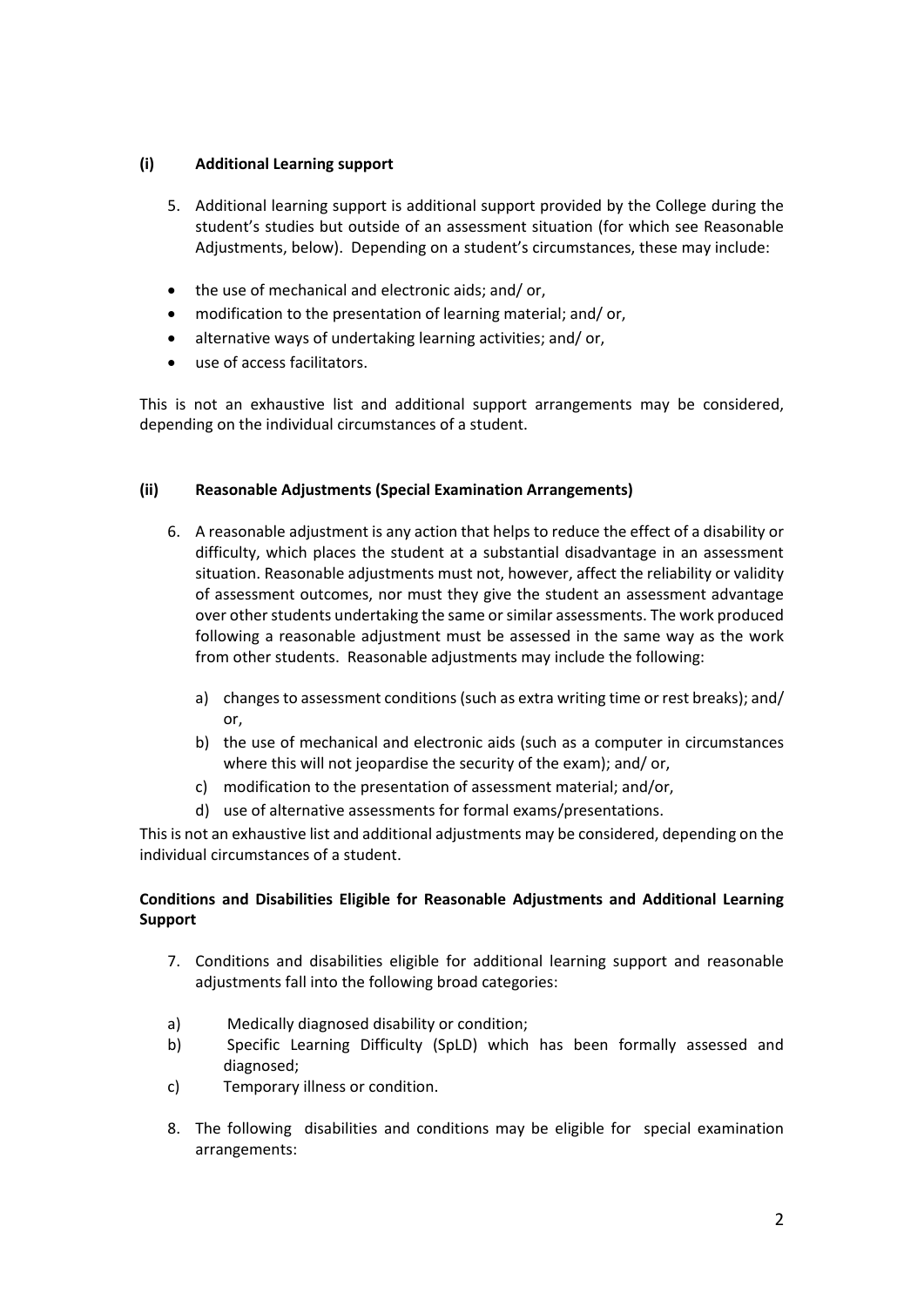- a) specific learning difficulties (e.g. dyslexia, dyspraxia, ADHD);
- b) social/communication impairments (e.g. Asperger's Syndrome, Autism Spectrum Disorder)
- c) mental health conditions (e.g. depression, anxiety);
- d) chronic fatigue;
- e) sensory or physical impairments (including mobility problems);
- f) chronic or acute medical conditions;
- g) effects of medication;
- h) neurological conditions (affecting co-ordination and movement, nerve injury and epilepsy);
- i) joint, limb and back conditions affecting the ability to sit comfortably for prolonged periods;
- j) conditions affecting the writing arm or hand, including cases where a student is required to use the non-dominant hand;
- k) accidents shortly before or during the examination period.
- 9. Students are encouraged to apply to Student Services even if their condition does not fall within one of the above categories as each individual case is different and will be treated as such. For example, a student does not have to be disabled (as defined by the Equality Act) to qualify for reasonable adjustment; nor will every student who is disabled be entitled to reasonable adjustments. A reasonable adjustment will only be approved if there is evidence to demonstrate that the student's disability or difficulty would place the student at substantial disadvantage in an assessment situation.

# **Applying for Additional Learning Support and Reasonable Adjustments (Special Examination Arrangements)**

10. When completing online enrolment, students will be asked to declare if they have any additional learning needs and will have the option of booking a meeting with the Student Support Administration Manager to discuss their individual learning support requirements. After this consultation, if students do wish to apply for additional learning support they will be required to submit *a Request for Reasonable Adjustment form,* available on the College website and from the Student Services Office, accompanied by the following supporting documentation:

| Specific learning difficulties eg: dyslexia,<br>dyspraxia, ADHD, Asperger's Syndrome. | A full diagnostic assessment carried out by a<br>chartered or practitioner Educational<br>Psychologist or specialist teacher holding a<br>current assessment practising certificate. |
|---------------------------------------------------------------------------------------|--------------------------------------------------------------------------------------------------------------------------------------------------------------------------------------|
| Health condition, physical<br>disability<br>or<br>mental health condition.            | A recent certificate from a suitably qualified<br>medical practitioner who has seen the<br>student during the period of the condition.                                               |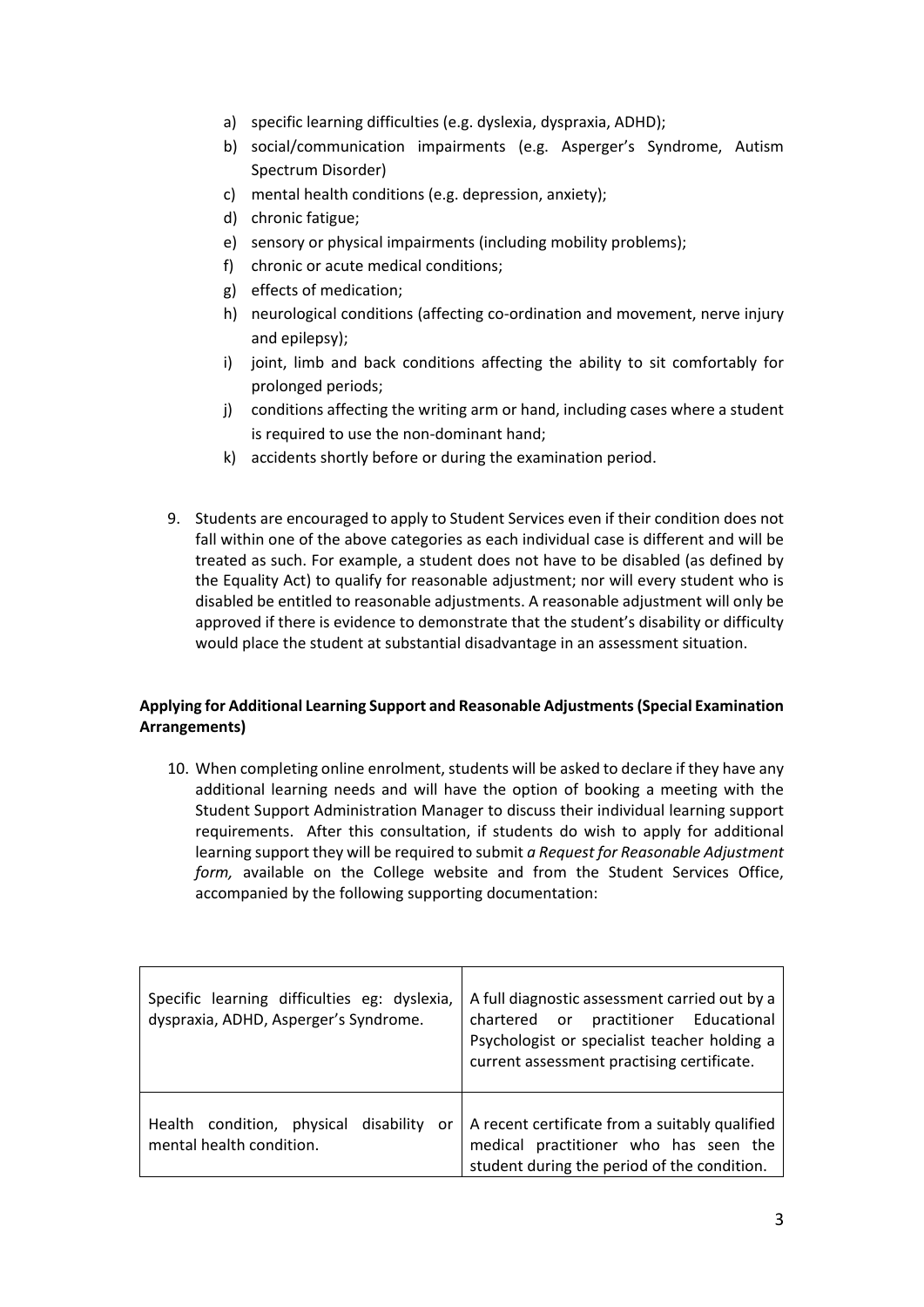- 11. Once Pearson College has received this completed form with acceptable supporting documentation, an Additional Learning Needs Panel will be convened to consider the application and approve appropriate learning support arrangements and/ or reasonable adjustments for examinations. .
- 12. Following the Additional Learning Needs Panel, Pearson College will give the student a clear record of the adjustments to be made and additional learning support to be provided in the form of a Learning Support Contract. The Learning Support Contract shall set out:
- a) a precise listing of adjustments to be provided by the College and any additional learning support;
- b) a contact point for the student during their studies;
- c) the College's stated expectation that the student will keep the College expeditiously informed as to any alterations in their condition and its effects on their academic study.
- 13. Upon receipt of the Learning Support Contract outlining the reasonable adjustments and learning support proposed by the College, the student is expected to review and agree to the arrangements. If they do not agree with the arrangements that have been allocated, have any concerns or do not wish to avail themselves of all or any component of the arrangements, the student must contact the Student Support Administration Manager within seven days of receipt of the contract and a meeting will be arranged to discuss the matter. If during that meeting, agreement cannot be reached, the student will be advised to apply for a re-consideration of their Learning Support Contract.

### **Requests for Re-consideration of Learning Support Contract**

- 14. A student may request that their Learning Support Contract be reconsidered on one or more of the following grounds:
- (a) that there is new documentary evidence to be taken into account which the student could not with reasonable diligence have disclosed at the time of the original application;
- (b) that there is evidence of administrative or procedural error, which might cause reasonable doubt as to whether the outcome would have been the same if the error had not occurred.
- (c) the original conclusion reached by the College in respect of reasonable adjustments was unreasonable given the evidence presented.

A written application for reconsideration on any of the above grounds should be submitted to Student Services. An Additional Learning Needs Panel will be convened to consider the student's case and make a determination. The student will be informed of the Panel's decision in writing and invited to agree any revisions to their Learning Support Contract.

### **Continuation of Reasonable Adjustments (Special Examination Arrangements)**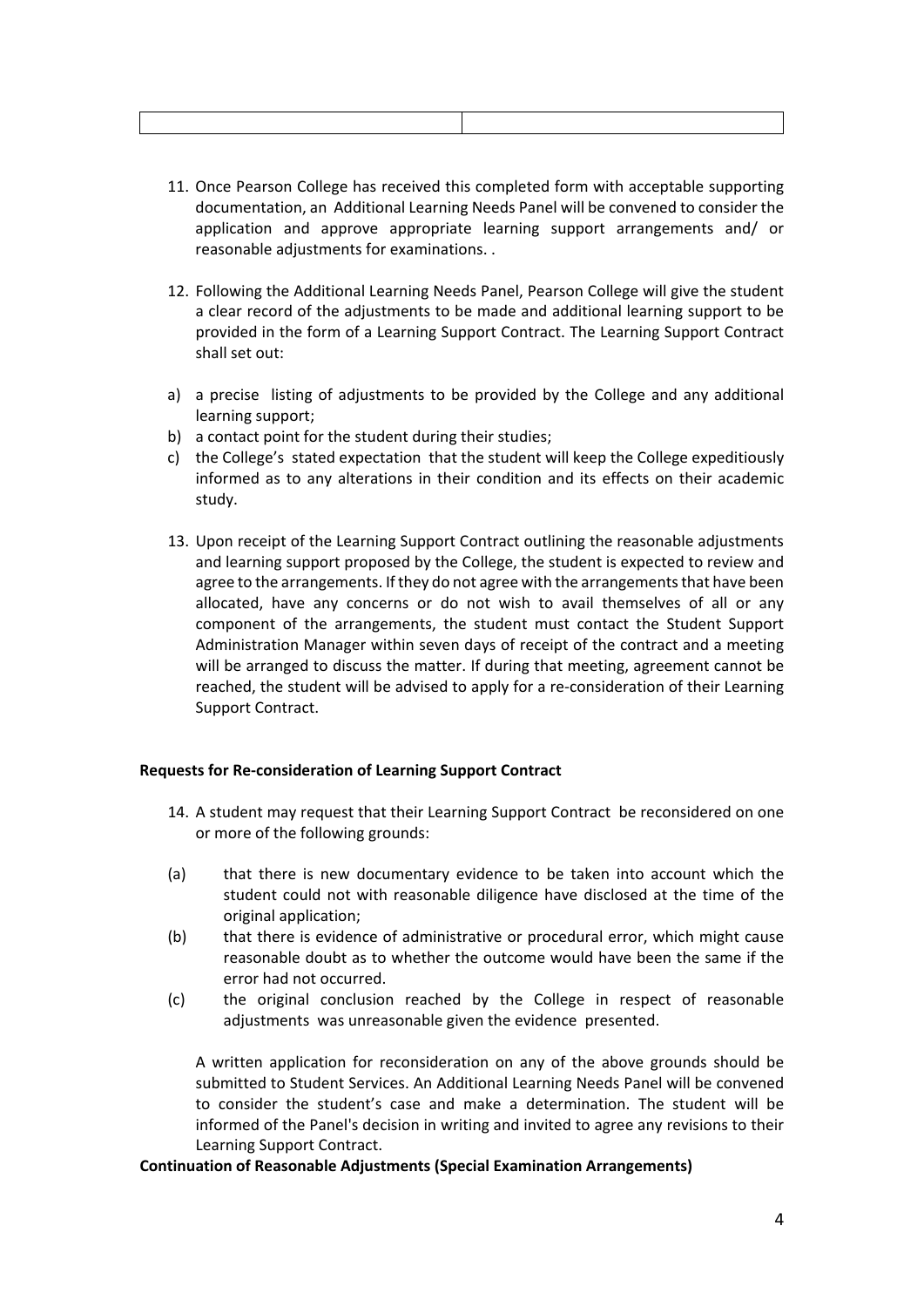- 15. Special Examination Arrangements will normally remain in place for the duration of a student's period of study. Students only need re-apply for special examination arrangements if their circumstances have changed since the previous year and the student thinks his/her arrangements should be altered. In the case of certain medical conditions, the College may deem it necessary to ask for a review and update of the student's condition. In the latter case, the student will be contacted by Student Services in the Autumn Term with a request for an update.
- 16. If a student does not need to re-apply, a written communication will be sent to the student by Student Services prior to assessments, confirming the student's eligibility for special examination arrangements and details of the same.

#### **Late Disclosure of a Disability or Learning Difficulty**

17. Where a student does not reveal any disability or additional learning needs requirements until after registration, Pearson College shall not be obliged to provide additional learning support, make reasonable adjustments, or take account of adverse performance in assessments resulting from the absence of such support or adjustments. However, Pearson College will take such steps as are reasonable in the circumstances (reasonableness to be informed by the stage in the programme at which the disability/condition is revealed) to provide additional learning support and reasonable adjustments (where appropriate) and to establish a L Support Contract.

#### **Students with Temporary Conditions/Disability in Assessment Periods**

- 18. There may be occasions when a student may suffer from an injury or accident close to an assessment which requires reasonable adjustments to reduce the detrimental effect of such an injury on his/her performance.
- 19. In these circumstances, the student can apply for Special Examination Arrangements by submitting a *Request for Reasonable Adjustment (Temporary Condition or Illness) Form* available on the College website or from the Student Services Office. This form, which requires certification of his/her condition or temporary disability by a qualified medical practitioner, should be submitted as soon as possible after the onset of the condition/disability, to the Student Services Office. Pearson College will endeavour to provide such appropriate Special Examination Arrangements as are available within the time constraints.

### **Students Choosing Not to Avail Themselves of Allocated Reasonable Adjustments**

20. If, on the day of the assessment, the student chooses not to avail themselves of all or any of the reasonable adjustments allocated to them, they must complete and sign *a Disclaimer Form for Students Declining Support Arrangements.* If they decline special examination arrangements on the day of the assessment, they will waive any right to claim extenuating circumstances related to their condition or disability for that assessment.

### **Monitoring and review**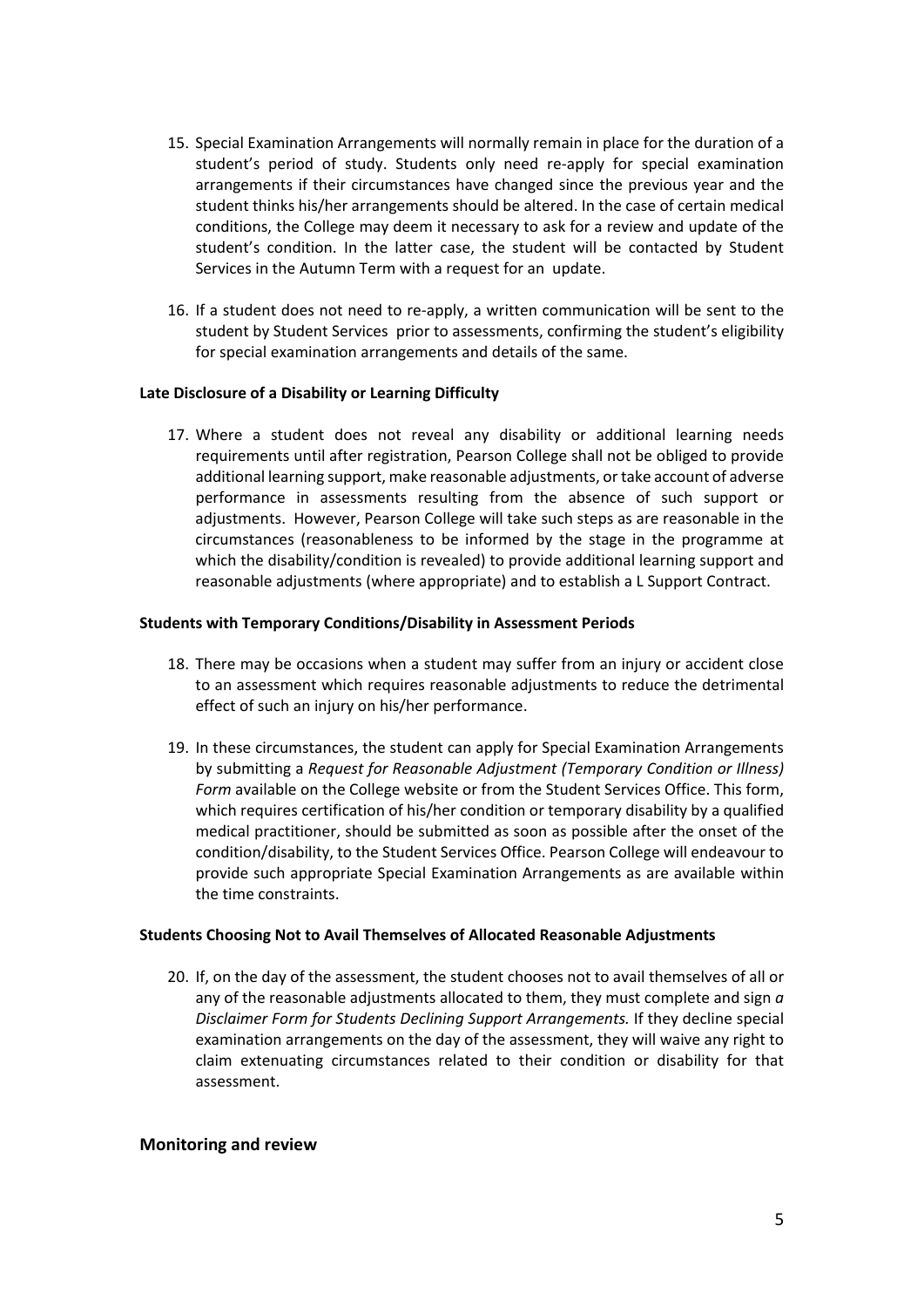- 21. Student data under this procedure will be monitored on an annual basis to identify trends and areas for improvement across the College.
- 22. The Additional Learning Needs Policy will be reviewed on an annual basis.